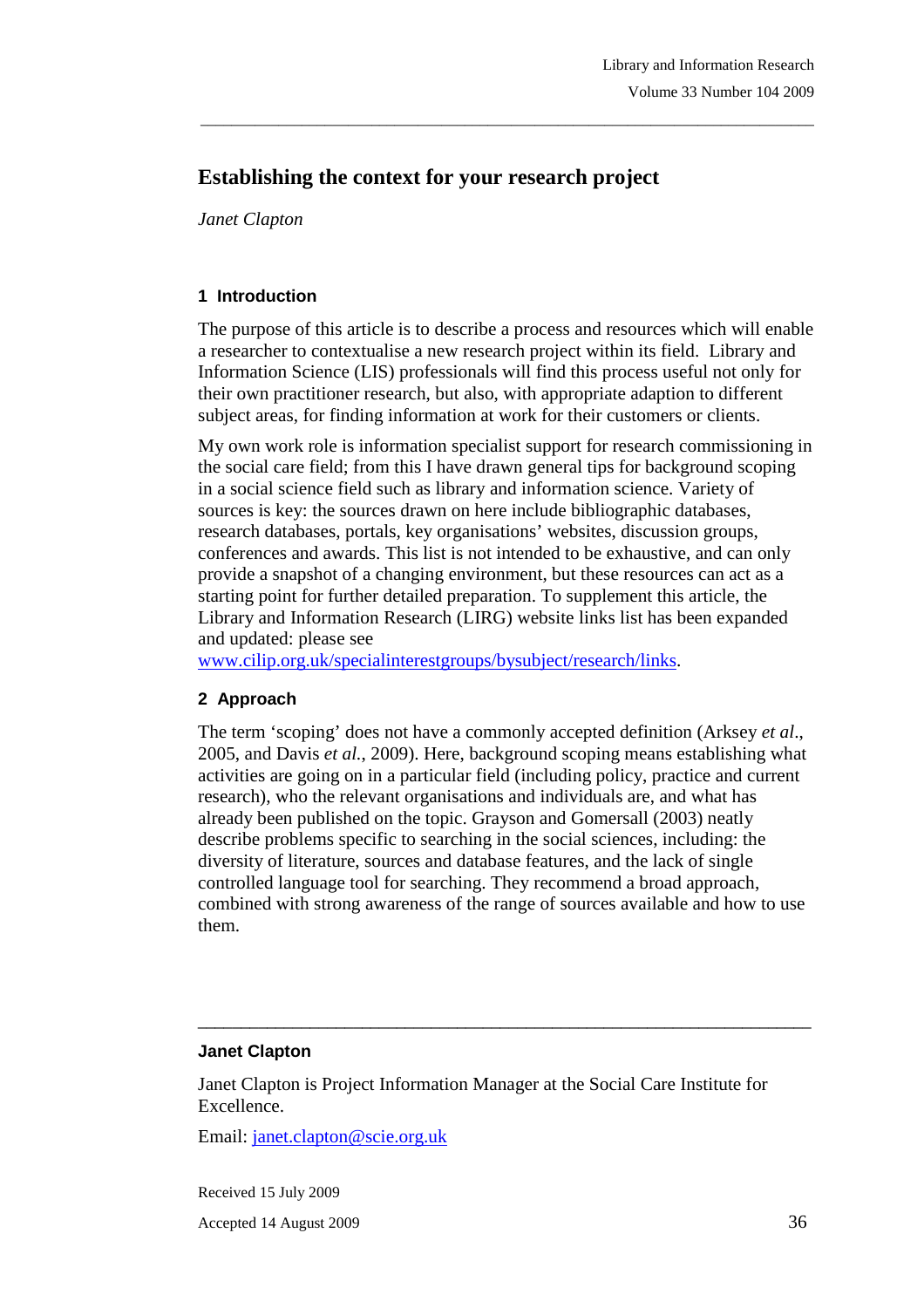For more details on how establishing the research context fits into the process of compiling a research proposal, see Juliet Eve's recent article in *Library and Information Research* (Eve, 2008).

\_\_\_\_\_\_\_\_\_\_\_\_\_\_\_\_\_\_\_\_\_\_\_\_\_\_\_\_\_\_\_\_\_\_\_\_\_\_\_\_\_\_\_\_\_\_\_\_\_\_\_\_\_\_\_\_\_\_\_\_\_\_\_\_\_\_\_\_\_\_\_\_\_\_\_\_\_\_\_

In my research support role, I manage and standardise the scoping process by using a checklist and templates. Useful documents include:

- Spreadsheet showing search sources, search terms and outputs primarily intended as a device for tracking progress, this could later form the foundation of a more detailed search strategy for a literature review.
- Database of bibliographic references, ideally built using reference management software such as EndNote or Reference Manager. Such software usually contains tools for inserting and ordering citations and bibliographies in later research reports.
- Mindmap of weblinks: mindmapping is a method of gathering and presenting ideas (see www.buzanworld.com/Home1.htm) and is a useful format for presenting further information such as weblinks. The mindmap template is organised into categories such as policy, government agencies, academic institutions, experts, professional bodies, third sector bodies, service user groups, discussion groups and media sources. There is an example of a mindmap in the supplementary file associated with this article. Freemind is an example of free software for mindmapping (http://freemind.sourceforge.net/wiki/index.php/Main\_Page) but commercial products such as MindGenius are also available.
- Summary report describing the overall findings. Template headings include:
	- o Brief
	- o Short summary of findings
	- o Description of types of output
	- o Sources drawn on
	- o Challenges encountered on this topic
	- o How much time was spent
	- o Potential for further work
	- o Key documents, authors and organisations

The output is a bibliography derived from a balanced but exploratory literature search, a collection of weblinks in a mindmap or list, and the summary report.

### **3 Sources**

It is a good idea to use a variety of approaches when gathering information. Traditional keyword searching is a good starting point, but authors such as Sandieson (2006) promote other methods such as 'pearl harvesting' or drawing on relevant items to give clues for finding more. Ramer (2005) recommends a similar process for relevant websites: 'site-ation'.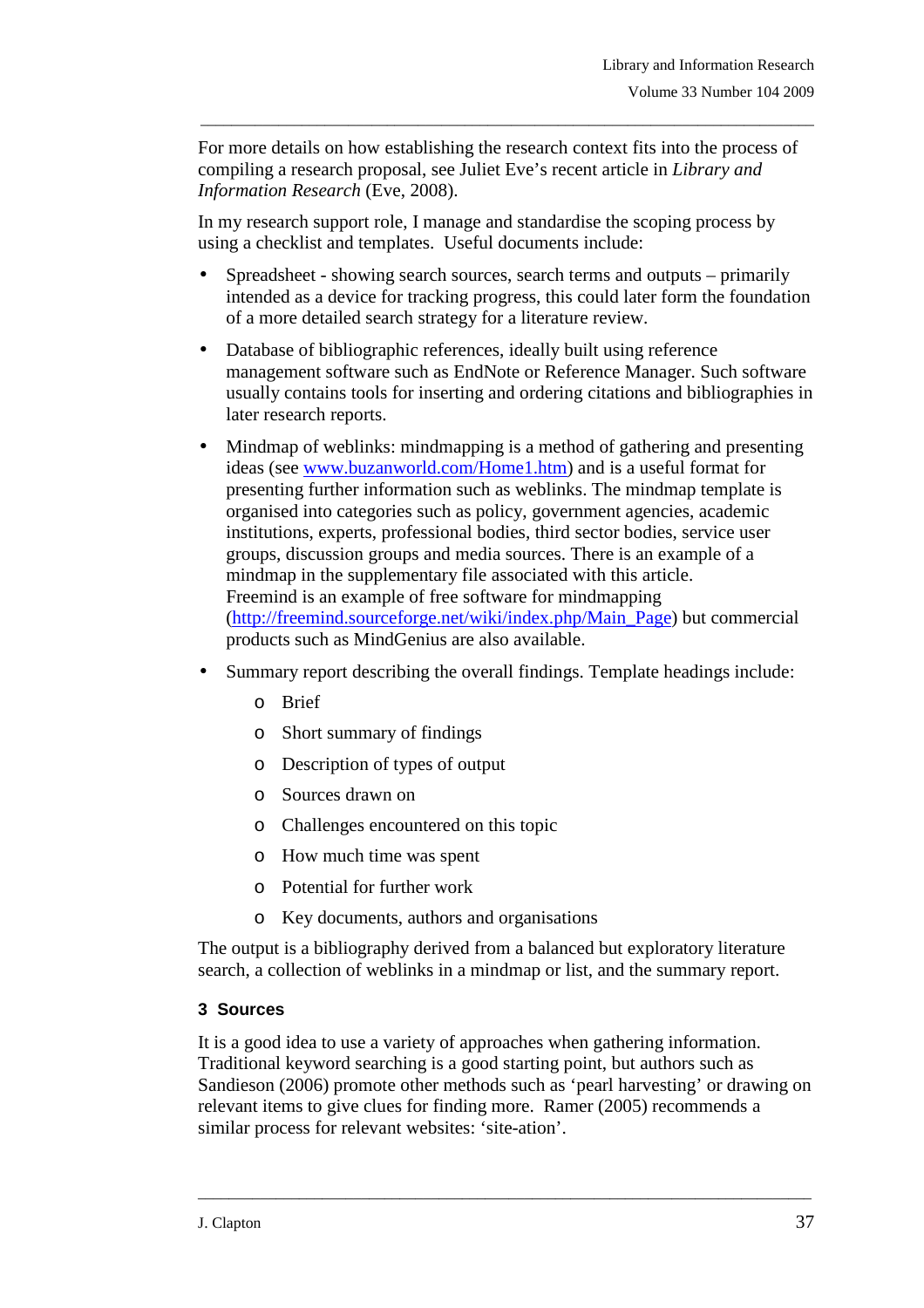Given the bias that is introduced by such factors as time lag between research study and publication, lack of reporting of negative results in peer reviewed journals, and the challenge of finding grey literature (often a key type of source in a practitioner-led field), it is sensible to draw on as wide a range of sources as possible.

\_\_\_\_\_\_\_\_\_\_\_\_\_\_\_\_\_\_\_\_\_\_\_\_\_\_\_\_\_\_\_\_\_\_\_\_\_\_\_\_\_\_\_\_\_\_\_\_\_\_\_\_\_\_\_\_\_\_\_\_\_\_\_\_\_\_\_\_\_\_\_\_\_\_\_\_\_\_\_

## **3.1 Bibliographic databases**

Like social care, the LIS field is covered in several different disciplines, so when considering bibliographic databases, select representative databases from the following range:

- LIS specific sources, e.g. Library and Information Service Abstracts, Information Research Watch International (both available to CILIP members via 'Member resources' on the CILIP website: www.cilip.org.uk)
- Sector specific resources, such as law, engineering or health, e.g. PubMed www.ncbi.nlm.nih.gov/pubmed/
- Education, e.g. Education Resources Information Center (ERIC) www.eric.ed.gov/
- Computer science, e.g. CiteSeerX http://citeseerx.ist.psu.edu/
- Business and management, e.g. Business Source Premier (subscription required)
- Broad social science sources, e.g. International Bibliography of the Social Sciences (subscription required)
- Multi-discipline databases, e.g. British Library catalogue http://catalogue.bl.uk

### **3.2 Access**

Unless you are linked to an academic institution, you will probably be looking for free access to bibliographic databases. Luckily, CILIP membership (and access to the CILIP website) opens up possibilities (see 'Member resources' section of www.cilip.org.uk ).

If you can get to the British Library reading rooms at St Pancras, a similar range of subscription databases are freely available to you without restriction (see www.bl.uk/eresources/main.shtml ). You will need to register in advance for a Reader Pass but this can be obtained on the basis of CILIP membership. For remote resources, the 'Help for Researchers' web page (www.bl.uk/reshelp/index.html) links through to a Librarianship and Information Science page.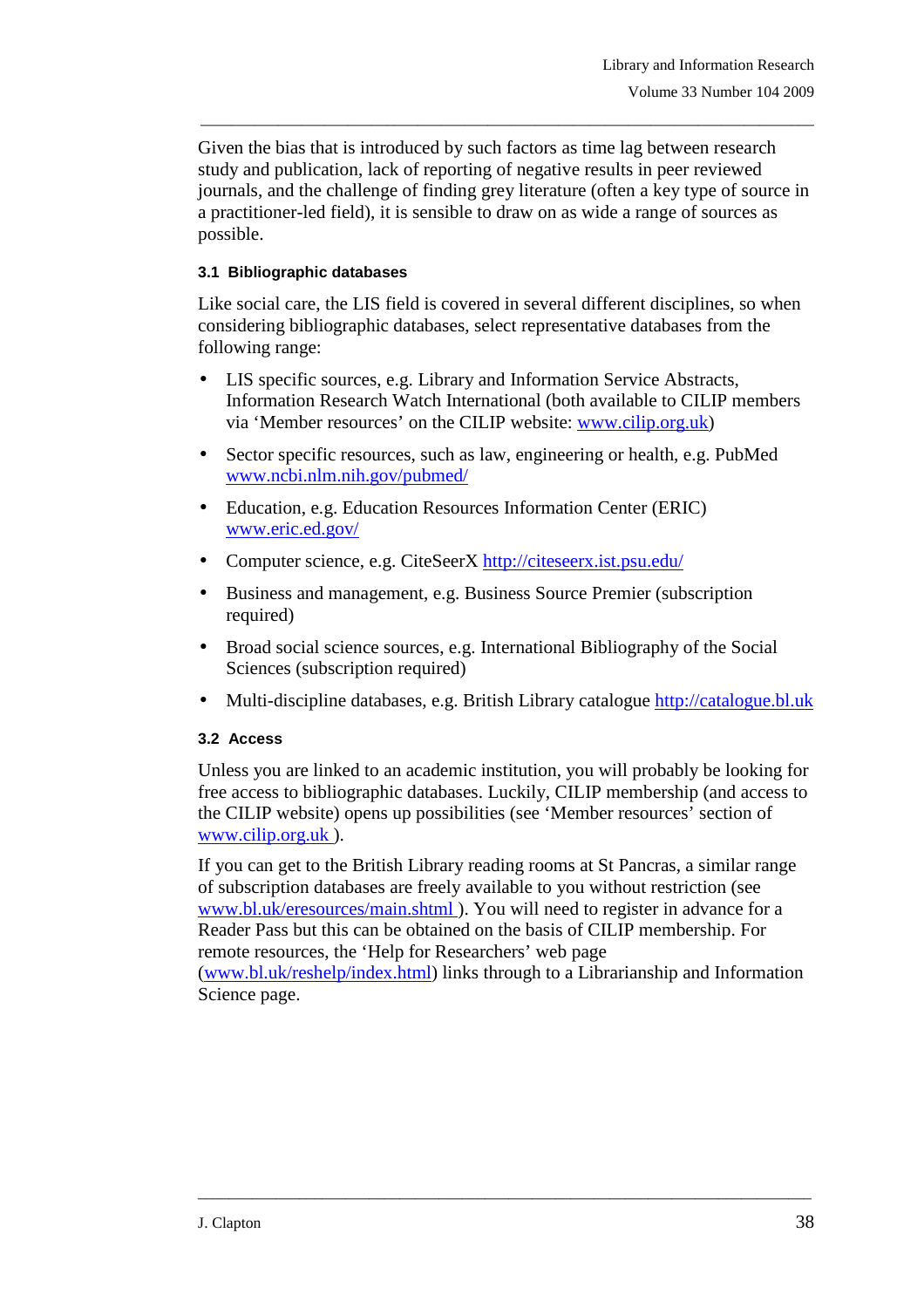## **3.3 Coverage**

Aspects to consider include: size of database; years of coverage; alteration to selection criteria over time; past mergers with other databases; geographical coverage (which may be nominal for some regions); and languages. However, in the first instance it is likely that you will not have time to familiarise yourself with all aspects of coverage and will only be able to gain an impression.

\_\_\_\_\_\_\_\_\_\_\_\_\_\_\_\_\_\_\_\_\_\_\_\_\_\_\_\_\_\_\_\_\_\_\_\_\_\_\_\_\_\_\_\_\_\_\_\_\_\_\_\_\_\_\_\_\_\_\_\_\_\_\_\_\_\_\_\_\_\_\_\_\_\_\_\_\_\_\_

## **3.4 Search functions**

General considerations include whether there is a thesaurus and how useful it is; availability and reliability of limiters; quality of indexing; whether abstracts are available; download features; utilities which don't work as you expect; and results presentation.

## **3.5 Research project databases**

Research project databases complement searches for published research by helping you answer the question: "What's going on?" Or rather, "what went on?" Unfortunately, initial entries are often not updated when a project is complete and it can be difficult to track down subsequent publications, as they may not have the same title or author order.

Useful examples include:

- E-prints in Library and Information Science http://eprints.rclis.org/information.html
- Information Research Watch International (available via CILIP Member resources) www.cilip.org.uk/publications/irwi
- Library and Information Research Directory of Current Research in LIS departments in UK and Ireland www.cilip.org.uk/specialinterestgroups/bysubject/research/publications

Repositories can also fulfill a similar function, see:

- British Library Research Archive http://sherpa.bl.uk/
- OpenDOAR www.opendoar.org/

## **3.6 Journals**

In theory, journal content appears in bibliographic databases. However, the effort required to establish which journals are covered on which database, the time lag for content to be indexed onto the database, selection criteria and lack of access to author abstracts all mean that journal searching complements bibliographic database searching. In recent years, table of contents searches have made it relatively simple to search across a journal title or even across aggregated titles. However, simple is generally what these searches are: often a single phrase, returning somewhat unexpected results. Hand-searching gets around the problem of poor search utilities, but has a very high effort / benefit ratio.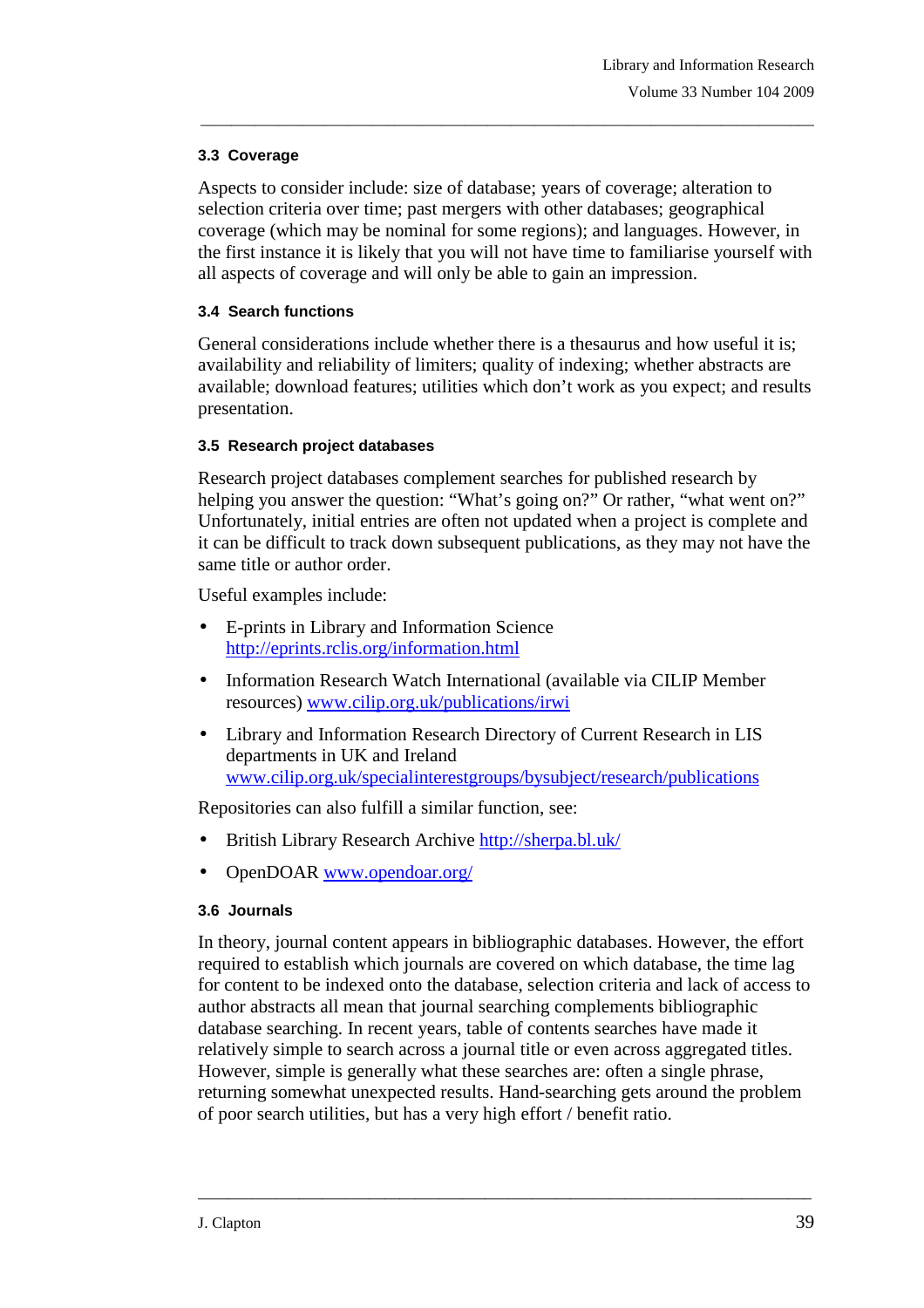Relevant journals include:

• 13 Emerald LIS journals listed as available to CILIP members at www.cilip.org.uk/publications/emerald

\_\_\_\_\_\_\_\_\_\_\_\_\_\_\_\_\_\_\_\_\_\_\_\_\_\_\_\_\_\_\_\_\_\_\_\_\_\_\_\_\_\_\_\_\_\_\_\_\_\_\_\_\_\_\_\_\_\_\_\_\_\_\_\_\_\_\_\_\_\_\_\_\_\_\_\_\_\_\_

- 4 Sage LIS journals listed as available to CILIP members at www.cilip.org.uk/publications/researchjournals
- Health Information and Libraries Journal www.wiley.com/bw/journal.asp?ref=1471-1834

Numerous journals are available on Open Access:

- Evidence Based Library and Information Practice http://ejournals.library.ualberta.ca/index.php/EBLIP
- Information Research http://informationr.net/ir/index.html
- Library and Information Research www.cilipjournals.org.uk/lir
- Library and Information Science Research Electronic Journal http://libres.curtin.edu.au/
- LIBRI: International Journal of Libraries and Information Services www.librijournal.org/

#### **3.7 Newsletters**

Whilst not peer reviewed, the strength of newsletters lies in their reporting of practice and current awareness about issues and organizations. Examples include:

- Ariadne www.ariadne.ac.uk/
- Free Pint www.freepint.com/ which also acts as a portal and community
- Sconul Focus www.sconul.ac.uk/publications/newsletter/

#### **3.8 Portals and resource lists**

Portals and resource lists consist of pre-screened material, usually where an information professional has done some of the leg work for you – a valuable backup to search results. Selection criteria are rarely stated, but the concentrated nature of such resources generally means they are not too time consuming to browse or search. A structured index is usually available. Examples of this type of resource include:

- BUBL link: Library and Information Science Research http://bubl.ac.uk/link/l/libraryandinformationscienceresearch.htm
- Phil Bradley's web page www.philb.com/
- CILIP www.cilip.org.uk
- Communication Institute for Online Scholarship www.cios.org/www/tocs/tablesnew.htm
- Economic and Social Research Council www.esrc.ac.uk/ESRCInfoCentre/index.aspx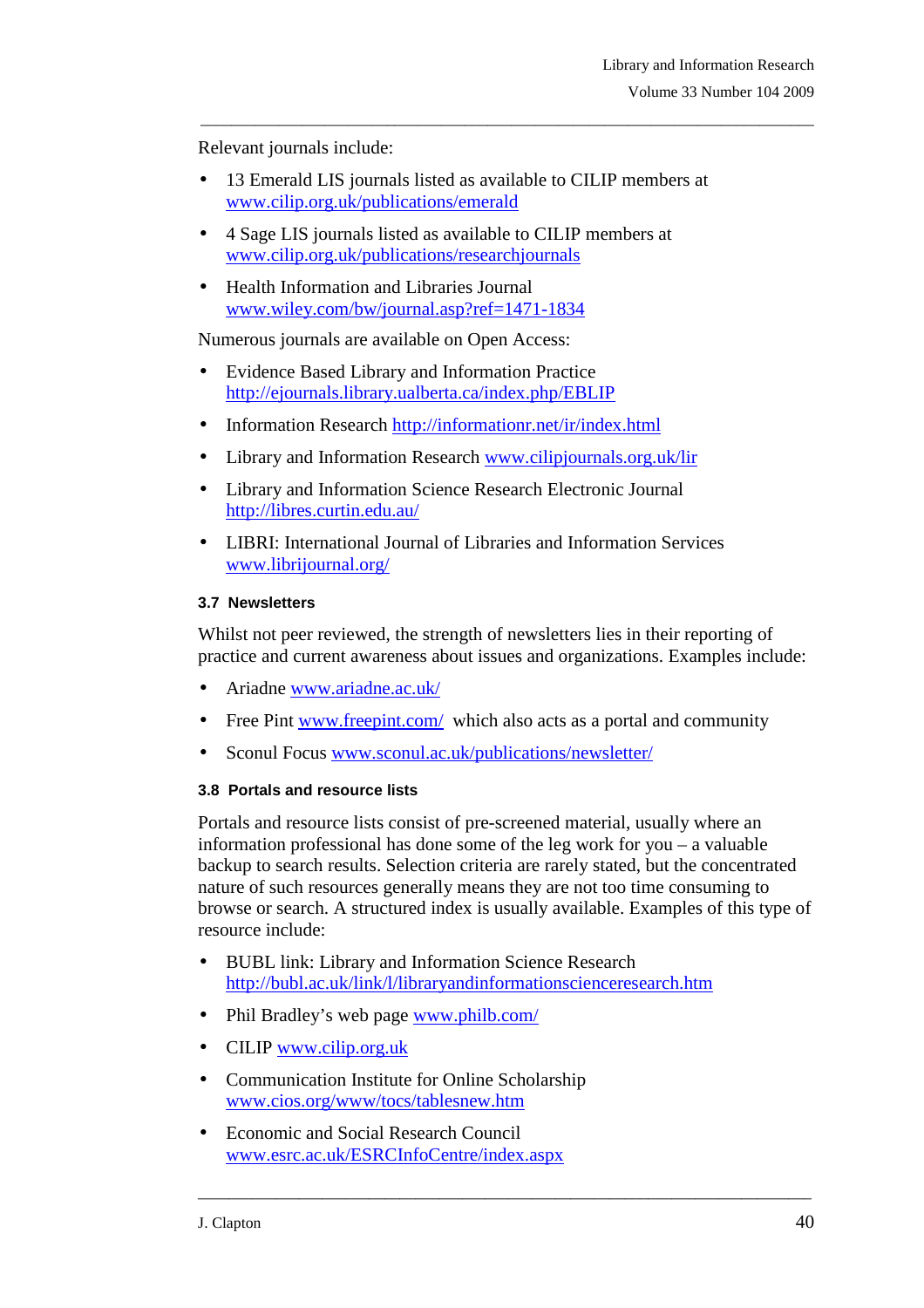• Intute www.intute.ac.uk – the relevant section seems to be Museums / Libraries / Archives, also Research tools and methods www.intute.ac.uk/socialsciences/researchtools/

\_\_\_\_\_\_\_\_\_\_\_\_\_\_\_\_\_\_\_\_\_\_\_\_\_\_\_\_\_\_\_\_\_\_\_\_\_\_\_\_\_\_\_\_\_\_\_\_\_\_\_\_\_\_\_\_\_\_\_\_\_\_\_\_\_\_\_\_\_\_\_\_\_\_\_\_\_\_\_

- LibEcon (European Library Statistics database, newsletters, reports) www.libecon.org/default.asp
- Library statistics www.cilip.org.uk/informationadvice/standardsandstats/statistics
- LISU (previously the Library and Information Statistics Unit) www.lboro.ac.uk/departments/dils/lisu/index.html
- The Researching Librarian www.researchinglibrarian.com/
- Scirus www.scirus.com/

#### **3.9 Discussion lists**

Discussion list content can be searched for relevant topics, or a post can be used to ask practice research questions of list readers. JISCmail (www.jiscmail.ac.uk) contains more than 100 LIS lists e.g. LIS-LIRG, LIS-LINK.

Communities can be tapped into in a similar way, e.g. CILIP Communities (http://communities.cilip.org.uk/)

Wider Web 2.0 resource use, although important, is outside the scope of this article.

#### **3.10 Conferences**

Conferences are a great source of information about current research, but time and budgets to attend them are limited, and conference proceedings can be quite challenging to get hold of. Write-ups in trade magazines are useful, and eventually the individual presentations may appear online.

Conference papers and presentations are increasingly turning up in institutional repositories (e.g. University of Southampton (http://eprints.soton.ac.uk) and in online presentation sharing sites such as Slideshare (www.slideshare.net). Some subscription databases offer search facilities for conference papers, e.g. Zetoc (http://zetoc.mimas.ac.uk/) and Web of Knowledge (http://isiwebofknowledge.com/).

To find out about impending conferences, try the CILIP events listing at www.cilip.org.uk/training/calendar or wait for postings to arrive from JISCmail discussion lists. Another resource is Information Science Conferences Worldwide (www.conferencealerts.com/library.htm).

\_\_\_\_\_\_\_\_\_\_\_\_\_\_\_\_\_\_\_\_\_\_\_\_\_\_\_\_\_\_\_\_\_\_\_\_\_\_\_\_\_\_\_\_\_\_\_\_\_\_\_\_\_\_\_\_\_\_\_\_\_\_\_\_\_\_\_\_\_\_\_\_\_\_\_\_\_\_\_

Significant international events include:

- IFLA www.ifla.org/en/annual-conference
- Internet Librarian www.internet-librarian.com/2009/
- Online Information www.online-information.co.uk/index.html
- Umbrella www.umbrella2009.org.uk/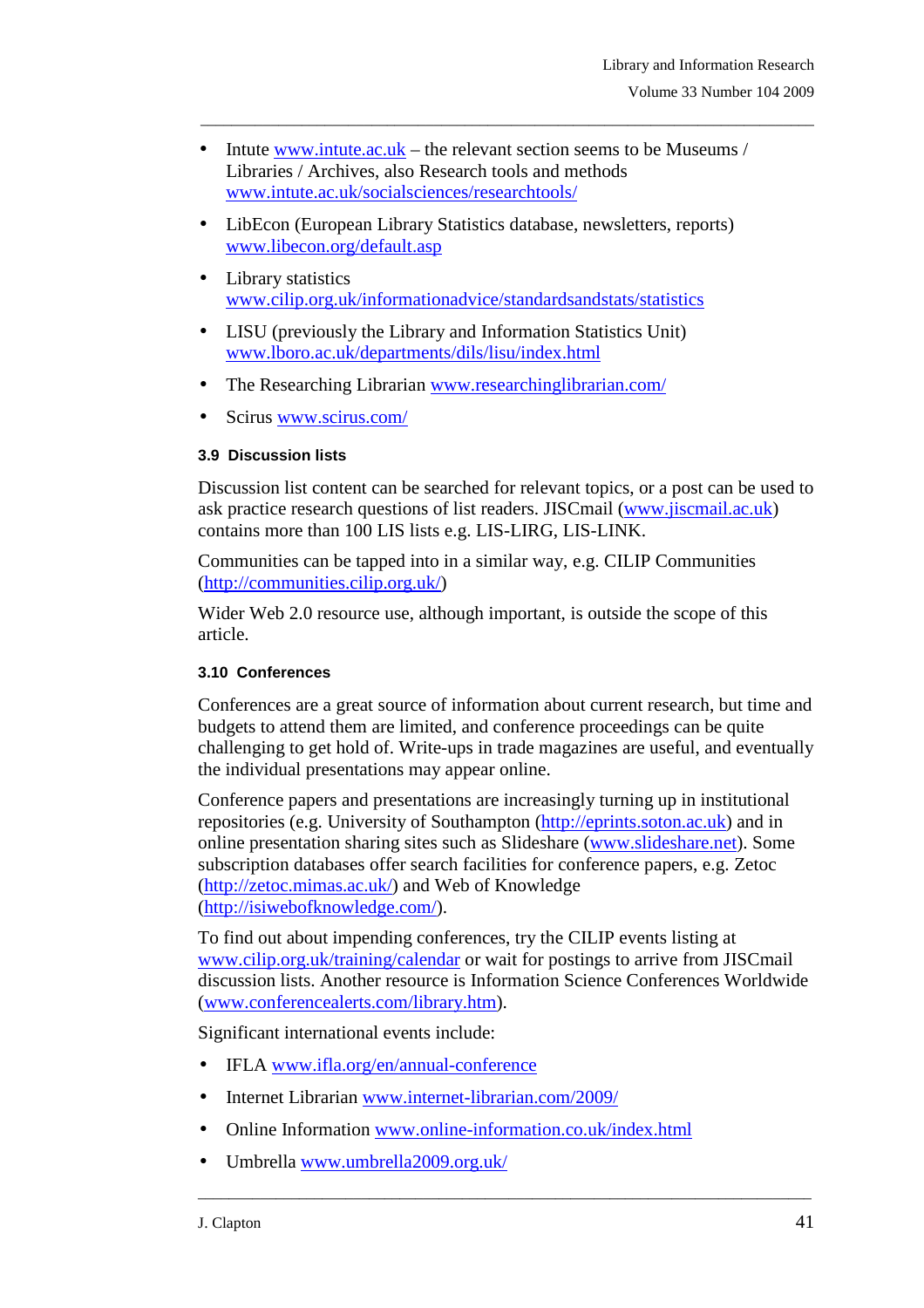Sometimes connected with conferences, award-winning projects can also be useful sources of (especially) practitioner research. Discussion lists are again probably the most useful way to keep up to date on award news.

\_\_\_\_\_\_\_\_\_\_\_\_\_\_\_\_\_\_\_\_\_\_\_\_\_\_\_\_\_\_\_\_\_\_\_\_\_\_\_\_\_\_\_\_\_\_\_\_\_\_\_\_\_\_\_\_\_\_\_\_\_\_\_\_\_\_\_\_\_\_\_\_\_\_\_\_\_\_\_

### **3.11 Organisations**

There are very many potentially relevant organisations; a mindmap can help organise and reorganise them by category. Examples of organisations include:

- Association of Librarians and Information Professionals in the Social Sciences (ALISS) www.alissnet.org.uk/
- British Association for Information & Library Education and Research (BAILER) www.bailer.org.uk<sup>1</sup>
- British Computer Society Information Retrieval Specialist Group http://irsg.bcs.org/
- CILIP: the Chartered Institute of Library and Information Professionals www.cilip.org.uk . LIRG is a Special Interest Group of CILIP.
- Commercial, Legal and Scientific Information Group (CLSIG) www.cilip.org.uk/specialinterestgroups/bysubject/clsig/default.htm
- Evidence Network https://www.kcl.ac.uk/schools/sspp/interdisciplinary/evidence/
- International Association of Technological University Libraries (IATUL) www.iatul.org/
- International Federation of Library Associations and Institutions (IFLA) www.ifla.org Divisions include:
	- o Division of Education and Research www.ifla.org/en/education-and-research

Sections include:

- o Library Theory and Research Section www.ifla.org/en/library-theory-and-research
- o Statistics and Evaluation Section www.ifla.org/en/statistics-and-evaluation
- Museums, Libraries and Archives Council (MLA) www.mla.gov.uk/ , see also its Research section: www.mla.gov.uk/what/research

\_\_\_\_\_\_\_\_\_\_\_\_\_\_\_\_\_\_\_\_\_\_\_\_\_\_\_\_\_\_\_\_\_\_\_\_\_\_\_\_\_\_\_\_\_\_\_\_\_\_\_\_\_\_\_\_\_\_\_\_\_\_\_\_\_\_\_\_\_\_\_\_\_\_\_\_\_\_\_

- Research Information Network www.rin.ac.uk/
- SOROS Foundations Network See 'Information Program' www.soros.org/initiatives/information
- UkeIG: The UK e-Information Group www.ukeig.org.uk/

 $\overline{a}$ 

<sup>&</sup>lt;sup>1</sup> At the time of publication this site was under construction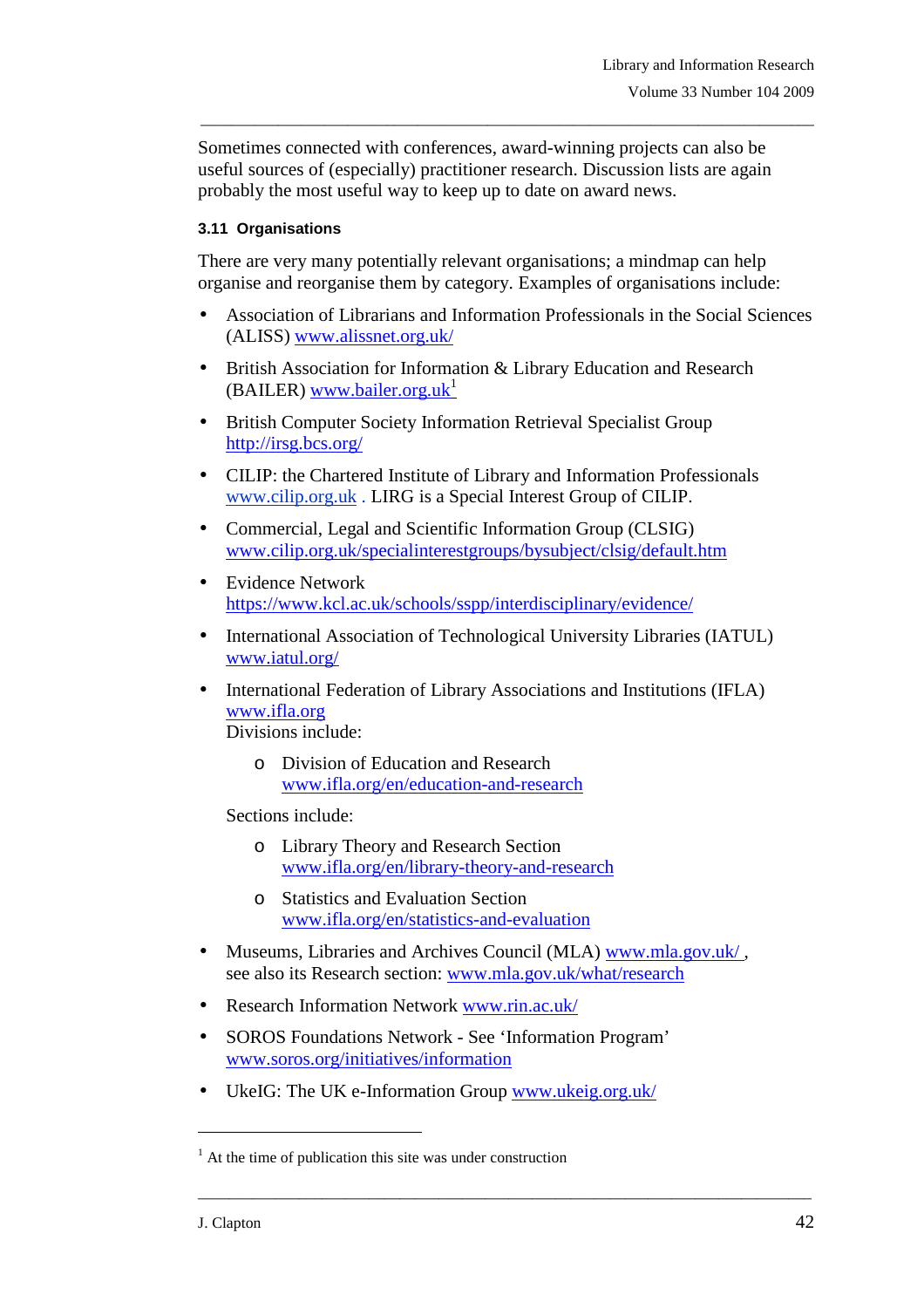## • UKOLN www.ukoln.ac.uk/

## **4 Procedure: further suggestions**

Be creative when developing search sources and terms – you will definitely be learning as you go along. Iteration is the norm rather than the exception. Filters, if available, should be used sparingly and critically – for scoping, you are likely to get better results by scanning a broad search output.

\_\_\_\_\_\_\_\_\_\_\_\_\_\_\_\_\_\_\_\_\_\_\_\_\_\_\_\_\_\_\_\_\_\_\_\_\_\_\_\_\_\_\_\_\_\_\_\_\_\_\_\_\_\_\_\_\_\_\_\_\_\_\_\_\_\_\_\_\_\_\_\_\_\_\_\_\_\_\_

Mind the gaps – maintain a highly critical approach to the result of your searching and context-gathering. In light of lack of controlled language tools, this is likely to include the question, "Is my search term retrieving what I thought it would?" This applies even more to website searches than to bibliographic databases.

What's going on elsewhere? My own unpublished investigations of 60 mental health-relevant organisations' websites showed that very few organisations publish their current research programme or future plans. A good back up is to speak to knowledgeable contacts: speak to an expert at a conference, or contact information staff at a relevant organisation. A ten minute conversation with a knowledgeable colleague could save you hours of work.

All information and sources become out of date, and the research literature field continues to evolve, so during your current awareness it is wise to keep an eye out for new sources and terms as well as new research. In the social care field, I estimate the shelf life of background scoping to be around 6 months – this time scale could be relevant if you, say, take a year out from your PhD.

### **5 Conclusion**

This article outlines an approach and a range of resources for establishing the context for your research or that of your service users. It is not exhaustive, but provides a framework for managing the process, and suggested resources.

Further contributions are welcomed to the resources section of the LIRG website www.cilip.org.uk/specialinterestgroups/bysubject/research/links and to the Library and Information Research Directory

www.cilip.org.uk/specialinterestgroups/bysubject/research/publications - please follow the prompts on both sites to suggest resources or add your research.